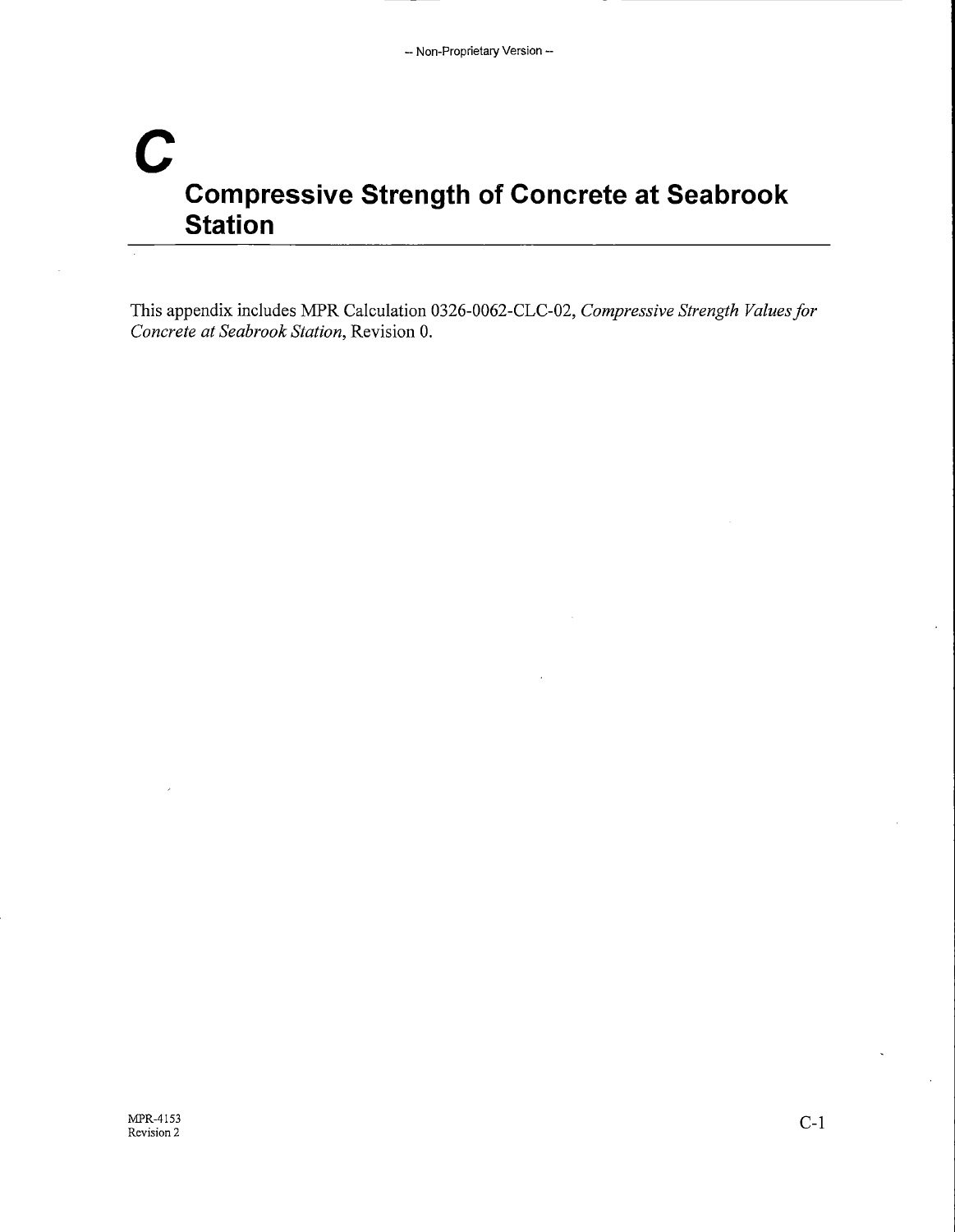| <b>AMPR</b>                              |                                                                                                                                                                                                               |                                                    | 320 King Street | MPR Associates, Inc.<br>Alexandria, VA 22314 |
|------------------------------------------|---------------------------------------------------------------------------------------------------------------------------------------------------------------------------------------------------------------|----------------------------------------------------|-----------------|----------------------------------------------|
|                                          | <b>CALCULATION TITLE PAGE</b>                                                                                                                                                                                 |                                                    |                 |                                              |
| Client:<br>NextEra Energy Seabrook, LLC  |                                                                                                                                                                                                               |                                                    |                 | Page 1 of 8 plus<br>Appendix A               |
| Project:<br>Reaction at Seabrook Station | Approach for Estimating Through-Wall Expansion from Alkali-Silica                                                                                                                                             |                                                    |                 | Task No.<br>0326-1405-0074                   |
| Title:                                   | Compressive Strength Values for Concrete at Seabrook Station                                                                                                                                                  |                                                    |                 | Calculation No.<br>0326-0074-CLC-02          |
| Preparer / Date                          | Checker / Date                                                                                                                                                                                                | Reviewer & Approver / Date                         |                 | Rev. No.                                     |
| David H. Bergquist<br>January 28, 2015   | Christina Hamm<br>January 28, 2015                                                                                                                                                                            | John W.Samon<br>John W. Simons<br>January 28, 2015 |                 | $\boldsymbol{0}$                             |
|                                          | QUALITY ASSURANCE DOCUMENT                                                                                                                                                                                    |                                                    |                 |                                              |
|                                          | This document has been prepared, checked, and reviewed/approved in accordance with the QA requirements of<br>10CFR50 Appendix B and/or ASME NQA-1, as specified in the MPR Nuclear Quality Assurance Program. |                                                    |                 |                                              |

MPR-QA Form QA-3.1-1, Rev. 2

 $\bar{z}$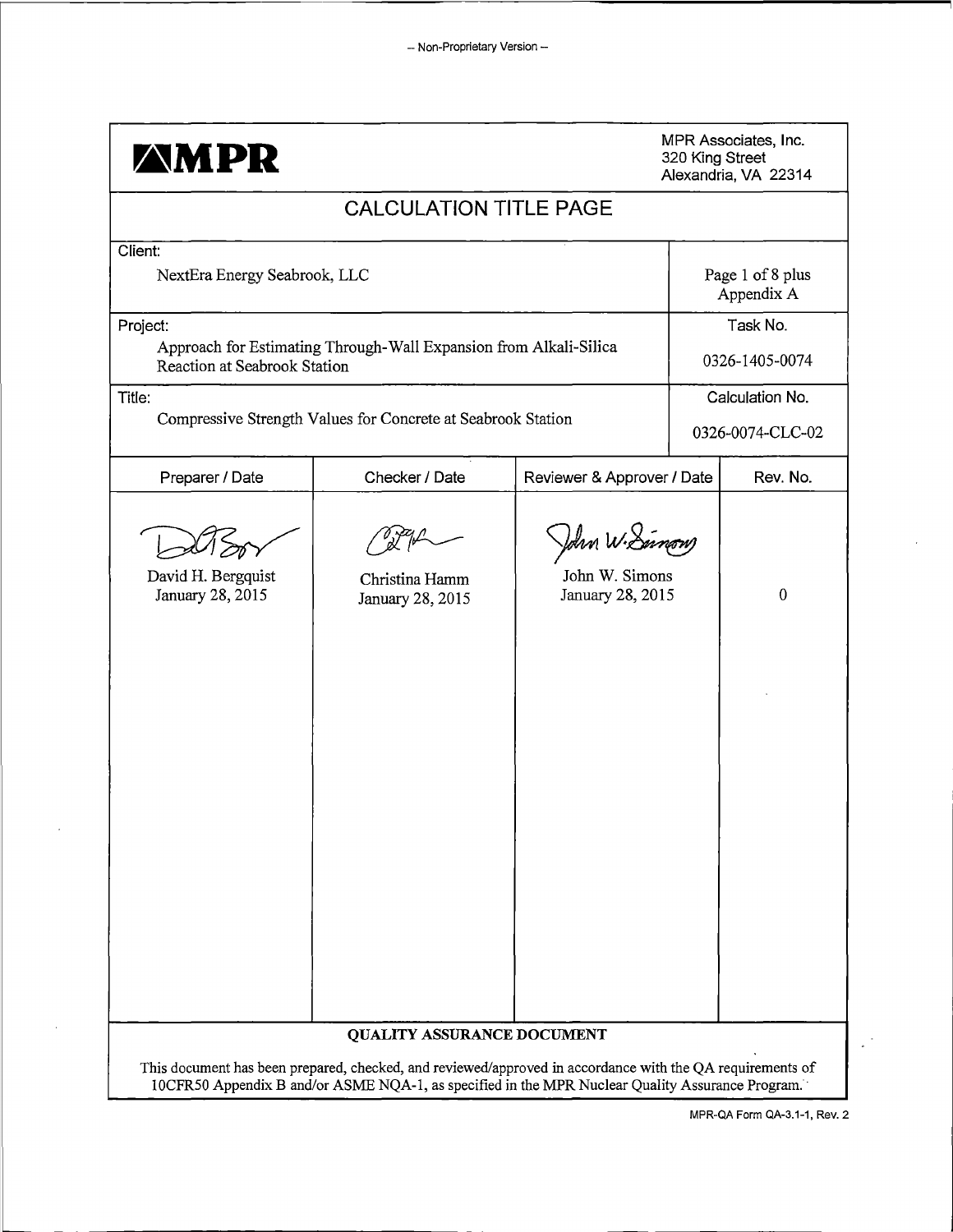$\ddot{\phantom{a}}$ 

| Revision<br>$\boldsymbol{0}$ | <b>Affected Pages</b> | <b>RECORD OF REVISIONS</b><br>Prepared By<br>ロゴ | Checked By  | Page: 2 |  |  |  |  |  |
|------------------------------|-----------------------|-------------------------------------------------|-------------|---------|--|--|--|--|--|
|                              |                       |                                                 |             |         |  |  |  |  |  |
|                              |                       | Calculation No.<br>- Andrew<br>0326-0074-CLC-02 |             |         |  |  |  |  |  |
|                              |                       |                                                 | Description |         |  |  |  |  |  |
|                              | All                   | Initial Issue                                   |             |         |  |  |  |  |  |
|                              |                       |                                                 |             |         |  |  |  |  |  |
|                              |                       |                                                 |             |         |  |  |  |  |  |
|                              |                       |                                                 |             |         |  |  |  |  |  |
|                              |                       |                                                 |             |         |  |  |  |  |  |
|                              |                       |                                                 |             |         |  |  |  |  |  |
|                              |                       |                                                 |             |         |  |  |  |  |  |
|                              |                       |                                                 |             |         |  |  |  |  |  |

 $\overline{\phantom{a}}$ 

MPR QA Form QA-3.1-2, Rev. 0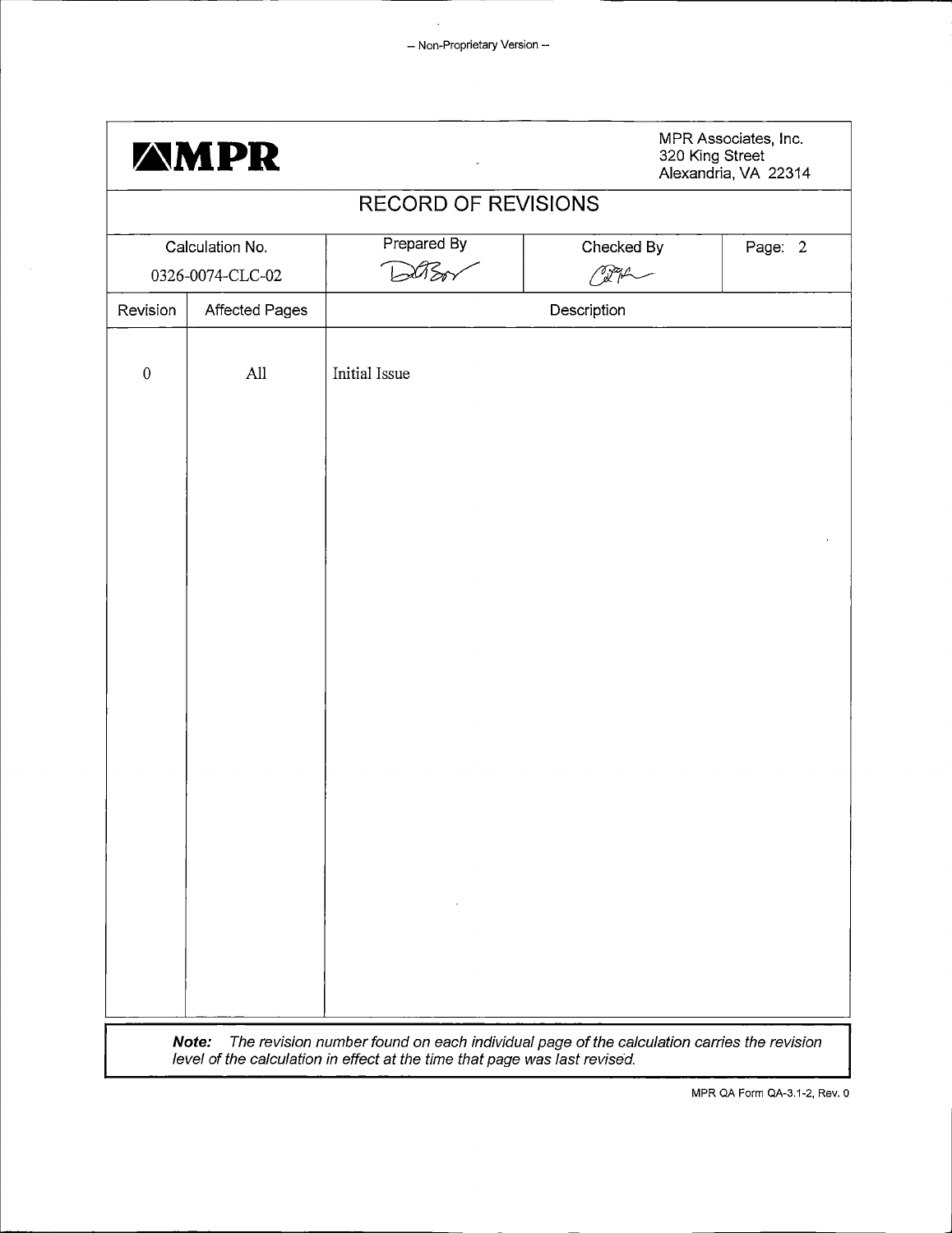$\bar{\beta}$ 

|     | <b>AMPR</b>              |             | MPR Associates, Inc.<br>320 King Street<br>Alexandria, VA 22314 |             |  |  |
|-----|--------------------------|-------------|-----------------------------------------------------------------|-------------|--|--|
|     | Calculation No.          | Prepared By | Checked By                                                      | Page: 3     |  |  |
|     | 0326-0074-CLC-02         |             |                                                                 | Revision: 0 |  |  |
|     | <b>Table of Contents</b> |             |                                                                 |             |  |  |
| 1.0 |                          |             |                                                                 |             |  |  |
| 2.0 |                          |             |                                                                 |             |  |  |
| 3.0 |                          |             |                                                                 |             |  |  |
| 4.0 |                          |             |                                                                 |             |  |  |
| 5.0 |                          |             |                                                                 |             |  |  |
| 6.0 |                          |             |                                                                 |             |  |  |
| A   |                          |             |                                                                 |             |  |  |
|     |                          |             |                                                                 |             |  |  |
|     |                          |             |                                                                 |             |  |  |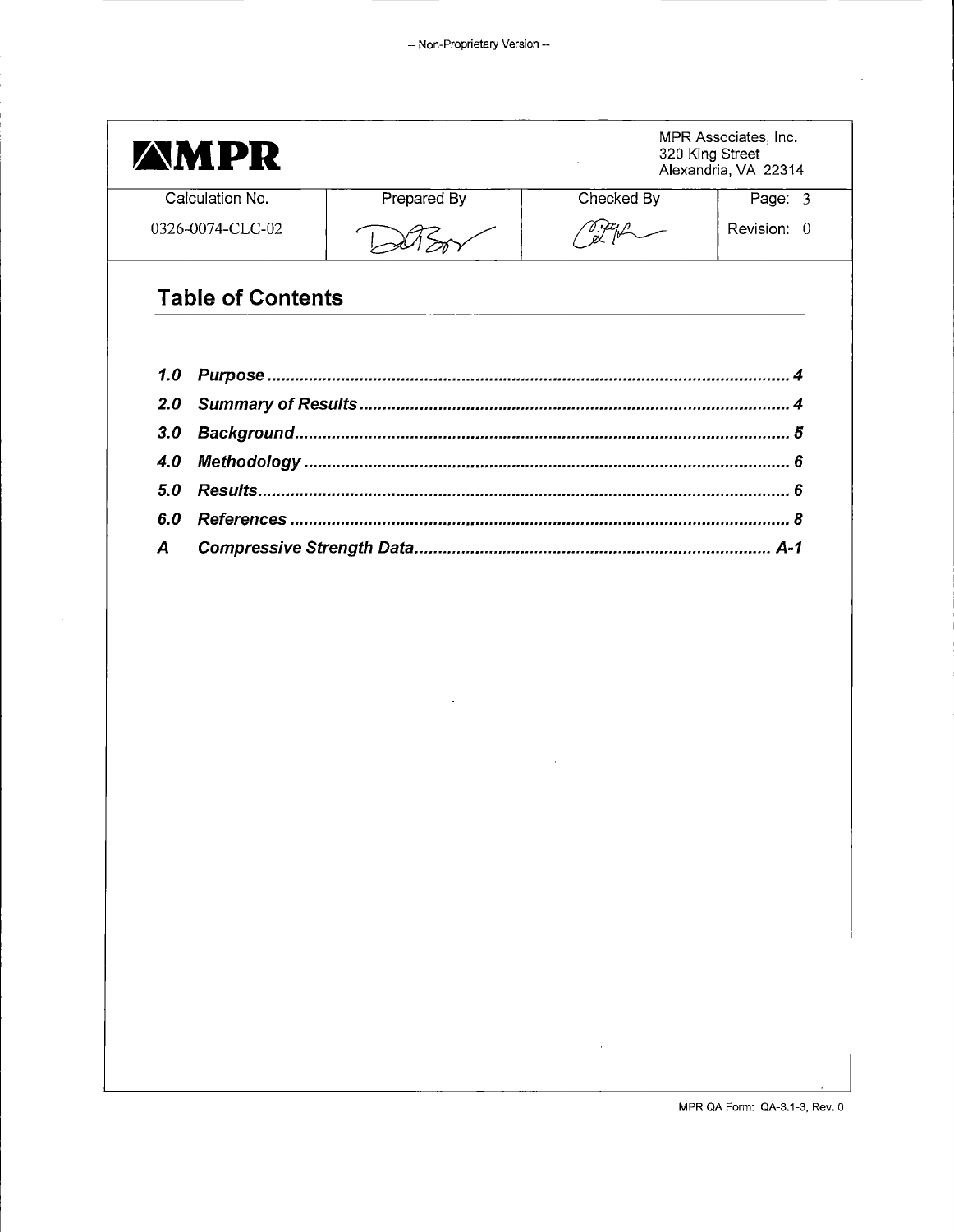|                 | <b>AMPR</b>                      |                    |                                                                                                                                                                                                                                                                                                                                                                                        |                    | MPR Associates, Inc.<br>320 King Street<br>Alexandria, VA 22314 |             |  |  |  |
|-----------------|----------------------------------|--------------------|----------------------------------------------------------------------------------------------------------------------------------------------------------------------------------------------------------------------------------------------------------------------------------------------------------------------------------------------------------------------------------------|--------------------|-----------------------------------------------------------------|-------------|--|--|--|
|                 | Calculation No.                  |                    | Prepared By                                                                                                                                                                                                                                                                                                                                                                            |                    | Checked By                                                      | Page: 4     |  |  |  |
|                 | 0326-0074-CLC-02                 |                    |                                                                                                                                                                                                                                                                                                                                                                                        | Revision: 0        |                                                                 |             |  |  |  |
| 1.0             | <b>PURPOSE</b>                   |                    |                                                                                                                                                                                                                                                                                                                                                                                        |                    |                                                                 |             |  |  |  |
|                 | specified compressive strength). |                    | This calculation evaluates available 28-day compressive strength values determined from<br>concrete cylinders during the original construction of Seabrook Station. These values are then<br>displayed on a histogram to show the data distribution, mean, and standard deviation.<br>Additionally, the data are separated by location and by the strength class of the concrete (i.e. |                    |                                                                 |             |  |  |  |
| 2.0             | <b>SUMMARY OF RESULTS</b>        |                    |                                                                                                                                                                                                                                                                                                                                                                                        |                    |                                                                 |             |  |  |  |
| 60              |                                  |                    | deviation is 568 psi. Seventy-five percent of the data fall within one standard deviation of the<br>mean and ninety-four percent of the data fall within two standard deviations of the mean.                                                                                                                                                                                          |                    |                                                                 |             |  |  |  |
|                 |                                  |                    | 53                                                                                                                                                                                                                                                                                                                                                                                     |                    | Standard Deviation $(a)$ = 568 psi                              |             |  |  |  |
| 50              |                                  |                    |                                                                                                                                                                                                                                                                                                                                                                                        |                    |                                                                 |             |  |  |  |
| 40              |                                  |                    |                                                                                                                                                                                                                                                                                                                                                                                        | 38                 |                                                                 |             |  |  |  |
| Frequency<br>30 |                                  |                    |                                                                                                                                                                                                                                                                                                                                                                                        |                    |                                                                 |             |  |  |  |
| 20              |                                  |                    | 12                                                                                                                                                                                                                                                                                                                                                                                     |                    |                                                                 |             |  |  |  |
| 10              |                                  | 2                  |                                                                                                                                                                                                                                                                                                                                                                                        |                    | 11<br>з                                                         | 2           |  |  |  |
|                 | 0<br>0                           |                    |                                                                                                                                                                                                                                                                                                                                                                                        |                    |                                                                 |             |  |  |  |
| 0               | 3184<br>$-4\sigma$               | 3752<br>$-3\sigma$ | 4320<br>4888<br>5456<br>$-2\sigma$<br>-1σ<br>Mean                                                                                                                                                                                                                                                                                                                                      | 6023<br>$+1\sigma$ | 6591<br>7159<br>$+2\sigma$<br>+3σ                               | 7727<br>+4σ |  |  |  |
|                 |                                  |                    |                                                                                                                                                                                                                                                                                                                                                                                        |                    |                                                                 |             |  |  |  |
|                 |                                  |                    | 28-Day Compressive Strength (psi)                                                                                                                                                                                                                                                                                                                                                      |                    |                                                                 |             |  |  |  |

MPR QA Form: QA-3.1-3, Rev. 0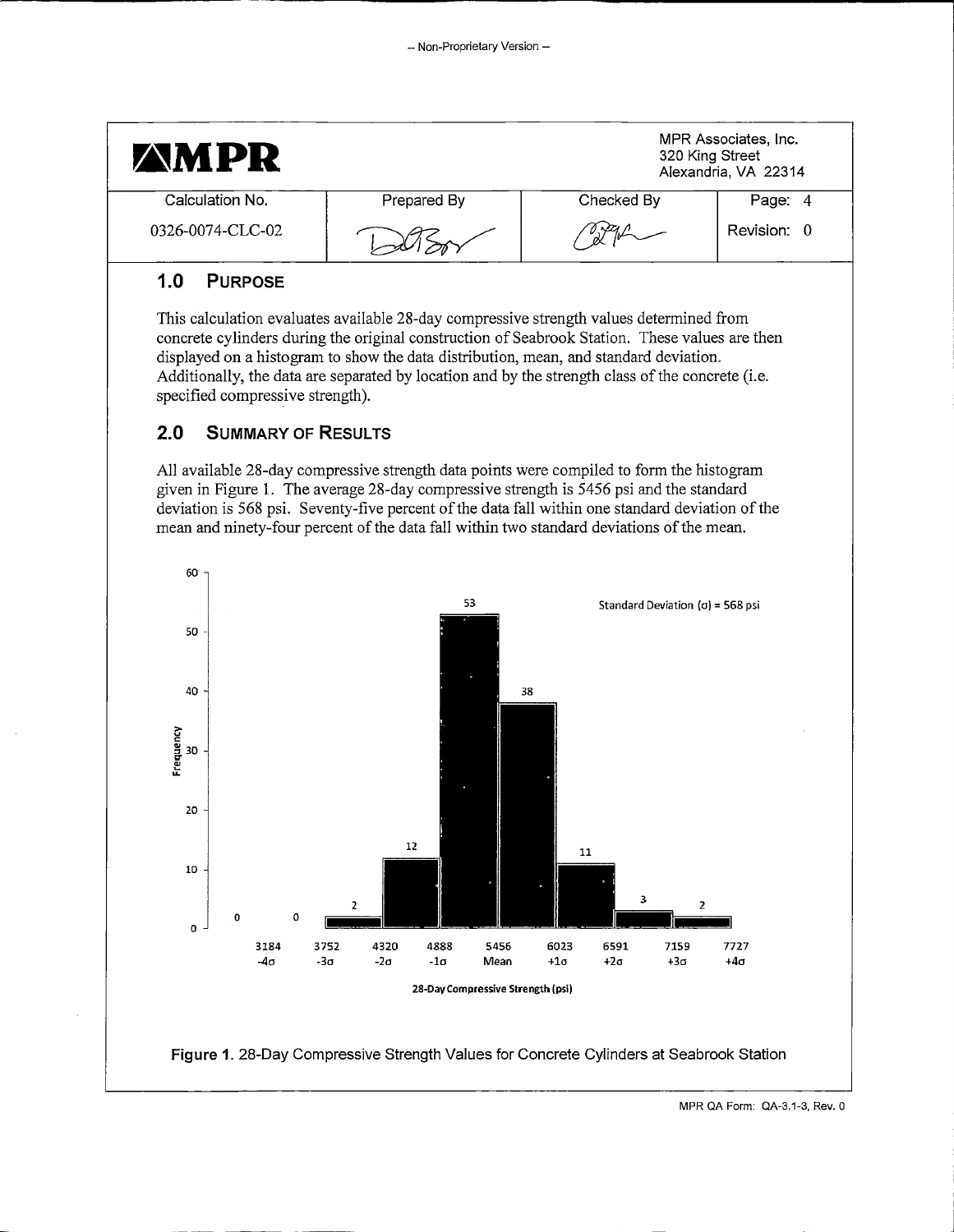| <b>AMPR</b>                                               |                  |                                                                                                                                                                                                       |                       |      |            | 320 King Street                | MPR Associates, Inc.<br>Alexandria, VA 22314 |
|-----------------------------------------------------------|------------------|-------------------------------------------------------------------------------------------------------------------------------------------------------------------------------------------------------|-----------------------|------|------------|--------------------------------|----------------------------------------------|
| Calculation No.                                           |                  |                                                                                                                                                                                                       | Prepared By           |      | Checked By |                                | Page: 5                                      |
|                                                           | 0326-0074-CLC-02 |                                                                                                                                                                                                       |                       |      |            |                                | Revision: 0                                  |
|                                                           |                  | Table 1 shows the data presented in Figure 1 along with the data categorized by room at<br>Seabrook and by concrete strength class.<br>Table 1. 28-Day Compressive Strength Data for Seabrook Station |                       |      |            |                                |                                              |
|                                                           | Mean             | <b>Standard</b><br>Deviation $(\sigma)$                                                                                                                                                               | No. Of Data<br>Points | Min  | Max        | % of data<br>within 1 $\sigma$ | % of data<br>within $2\sigma$                |
| All Data                                                  | 5456             | 568                                                                                                                                                                                                   | 121                   | 4240 | 7360       | 75%                            | 94%                                          |
| 3000 PSI<br><b>Strength Class</b>                         | 5621             | 691                                                                                                                                                                                                   | 50                    | 4270 | 7360       | 74%                            | 96%                                          |
| 4000 PSI<br><b>Strength Class</b><br>(Note 1)             | 5339             | 430                                                                                                                                                                                                   | 71                    | 4240 | 6150.      | 70%                            | 99%                                          |
| <b>Containment</b><br><b>Enclosure</b><br><b>Building</b> | 5426             | 380                                                                                                                                                                                                   | 24                    | 4880 | 6080       | 67%                            | 100%                                         |
| <b>RHR</b><br>Equipment<br>Vault                          | 5503             | 491                                                                                                                                                                                                   | 35                    | 4240 | 6150       | 63%                            | 97%                                          |
| <b>EFW Pump</b><br>House<br>Stairway A                    | 5390             | 269                                                                                                                                                                                                   | 12                    | 4950 | 5870       | 67%                            | 100%                                         |
| <b>RCA Walkway</b>                                        | 4891             | 404                                                                                                                                                                                                   | 12                    | 4270 | 5450       | 50%                            | 100%                                         |
| <b>B EDG</b><br><b>Building</b>                           | 5197             | 371                                                                                                                                                                                                   | 21                    | 4600 | 5840       | 62%                            | 100%                                         |
| <b>B</b> Electrical<br>Tunnel                             | 6163             | 705                                                                                                                                                                                                   | 17                    | 5220 | 7360       | 65%                            | 100%                                         |

Note 1: The strength class of 9 samples from the RHR Equipment Room cannot be identified with certainty due to poor resolution of the reference document. These samples are most likely 4000 psi strength class samples based on their proximity to other 4000 psi strength class samples. See Appendix A for more details.

## **3.0 BACKGROUND**

MPR is developing a methodology to determine the through-thickness expansion of concrete structures at Seabrook Station due to the Alkali-Silica Reaction (ASR). The through-thickness expansion is related to the reduction in elastic modulus of the concrete over time. One approach for estimating the original elastic modulus is to calculate it from the 28-day compressive strength of the concrete using an equation from ACI 318 (Reference 1 ).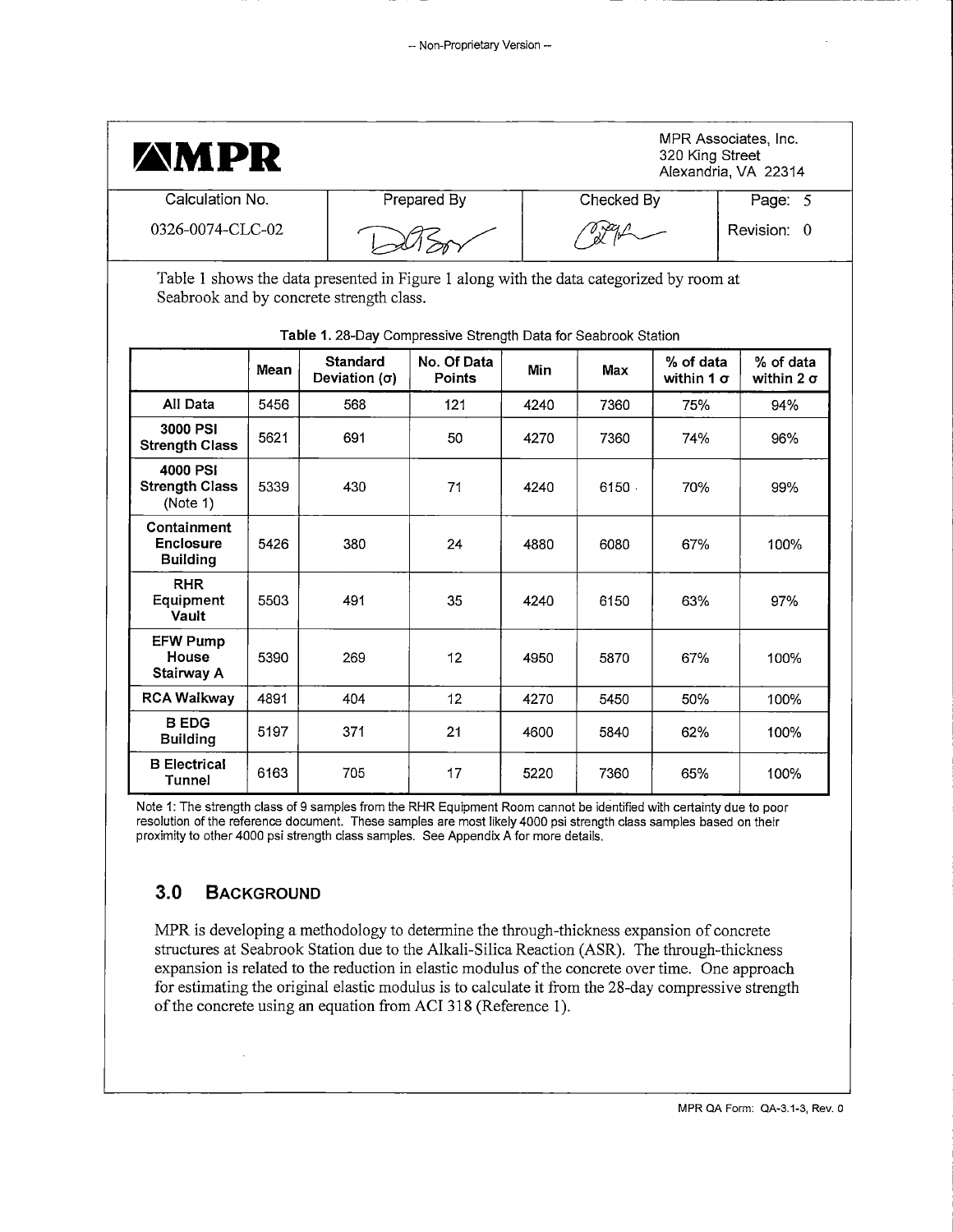| <b>AMPR</b>                                  |                                                                                                                                                                                                  |            | MPR Associates, Inc.<br>320 King Street<br>Alexandria, VA 22314 |
|----------------------------------------------|--------------------------------------------------------------------------------------------------------------------------------------------------------------------------------------------------|------------|-----------------------------------------------------------------|
| Calculation No.                              | Prepared By                                                                                                                                                                                      | Checked By | Page: 6                                                         |
| 0326-0074-CLC-02                             |                                                                                                                                                                                                  |            | Revision: 0                                                     |
| 4.0<br><b>METHODOLOGY</b>                    |                                                                                                                                                                                                  |            |                                                                 |
| the following buildings at Seabrook Station: | Seabrook Foreign Print No. 100629 and United Engineers Calculation No. CD-20 (References 2)<br>and 3) include 28-day compressive strength results for concrete used in original construction for |            |                                                                 |

- Containment Enclosure Building
- RHR Equipment Vault
- EFW Pump House Stairway A
- RCA Walkway
- B Diesel Generator Building
- **B** Electrical Tunnel

These references provide the 121 data points used in this calculation. These 28-day compressive strength data points are included in Appendix A.

## **5.0 RESULTS**

The average 28-day compressive strength of all data points is 5456 psi and the standard deviation is 568 psi. Seventy-five percent of the data fall within one standard deviation of the mean and ninety-four percent of the data fall within two standard deviations of the mean. Therefore, the mean is a representative value for the 28-day compressive strength of all concrete used at Seabrook. See Section 2.0 for a histogram of all data points as well as a table of the compressive strength data by room and concrete strength class. Figures 2 and 3 display the data for the 3000 psi and 4000 psi strength class concrete cores, respectively.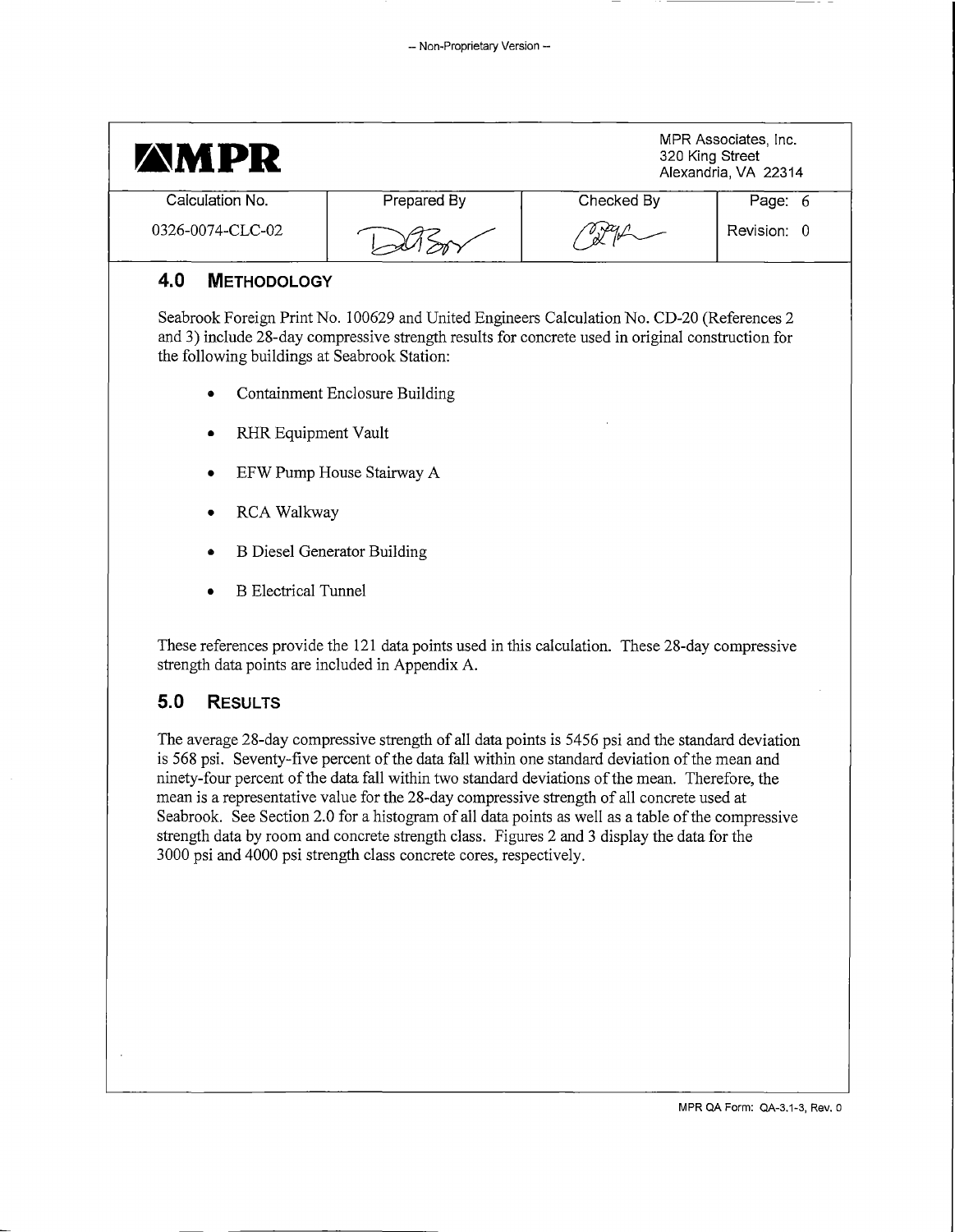

MPR QA Form: QA-3.1-3, Rev. 0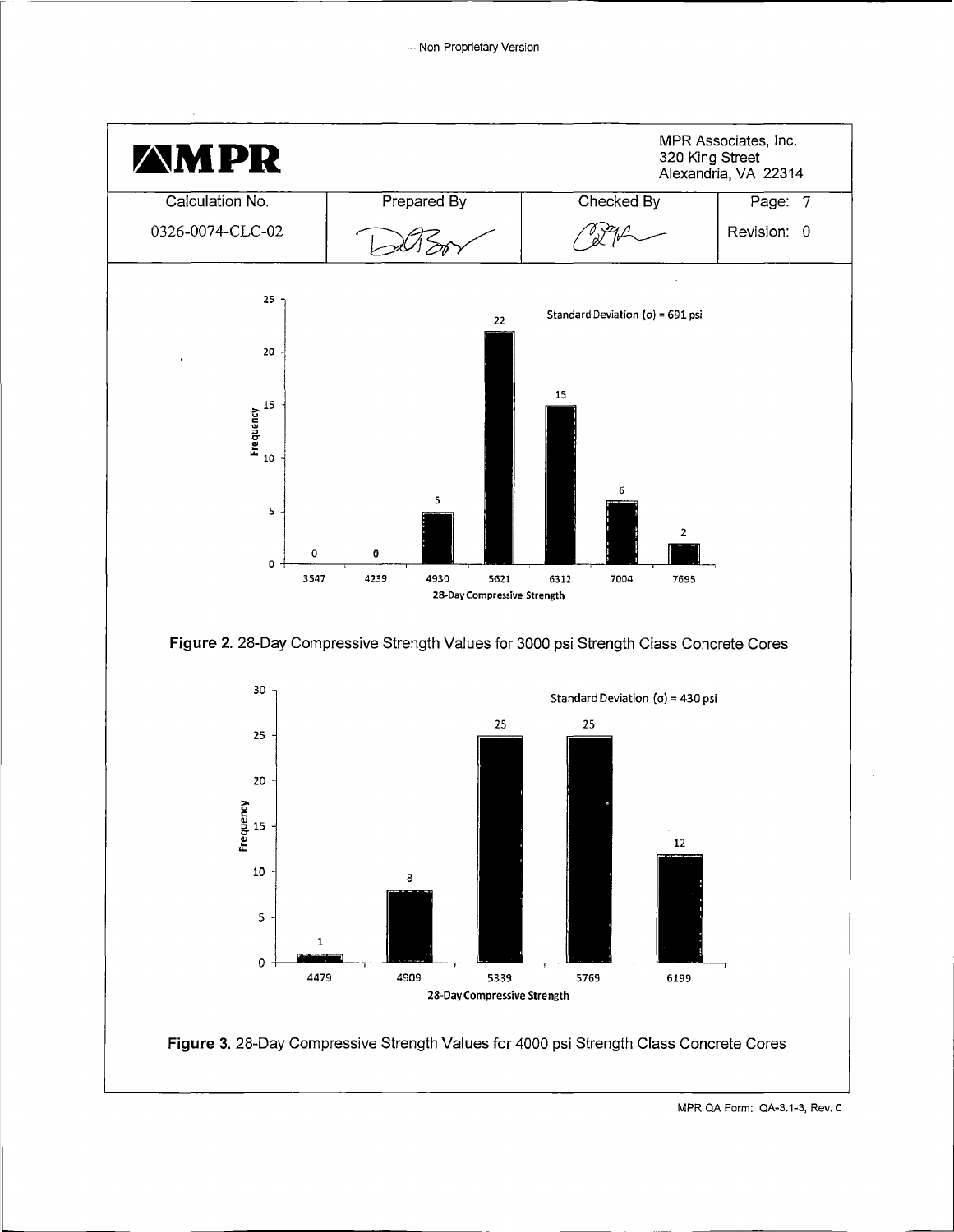|                  | <b>AMPR</b>       |                                                                                                                                                                    |            | MPR Associates, Inc.<br>320 King Street<br>Alexandria, VA 22314 |  |  |  |  |  |
|------------------|-------------------|--------------------------------------------------------------------------------------------------------------------------------------------------------------------|------------|-----------------------------------------------------------------|--|--|--|--|--|
|                  | Calculation No.   | Prepared By                                                                                                                                                        | Checked By | Page: 8                                                         |  |  |  |  |  |
| 0326-0074-CLC-02 |                   |                                                                                                                                                                    |            | Revision: 0                                                     |  |  |  |  |  |
| 6.0              | <b>REFERENCES</b> |                                                                                                                                                                    |            |                                                                 |  |  |  |  |  |
| 1.               | Institute, 1971.  | ACI 318-71, "Building Code Requirements for Structural Concrete," American Concrete                                                                                |            |                                                                 |  |  |  |  |  |
| 2.               |                   | Seabrook Foreign Print No. 100629, "Concrete Test Report," Revision 0.                                                                                             |            |                                                                 |  |  |  |  |  |
| 3.               |                   | United Engineers Calculation No. CD-20, "Design of Mats at El. 20' 0" and 0' 0" and<br>Walls Below Grade for Electrical Tunnels and Control Building," Revision 4. |            |                                                                 |  |  |  |  |  |
|                  |                   |                                                                                                                                                                    |            |                                                                 |  |  |  |  |  |
|                  |                   |                                                                                                                                                                    |            |                                                                 |  |  |  |  |  |
|                  |                   |                                                                                                                                                                    |            |                                                                 |  |  |  |  |  |
|                  |                   |                                                                                                                                                                    |            |                                                                 |  |  |  |  |  |
|                  |                   |                                                                                                                                                                    |            |                                                                 |  |  |  |  |  |
|                  |                   |                                                                                                                                                                    |            |                                                                 |  |  |  |  |  |
|                  |                   |                                                                                                                                                                    |            |                                                                 |  |  |  |  |  |
|                  |                   |                                                                                                                                                                    |            |                                                                 |  |  |  |  |  |
|                  |                   |                                                                                                                                                                    |            |                                                                 |  |  |  |  |  |
|                  |                   |                                                                                                                                                                    |            |                                                                 |  |  |  |  |  |
|                  |                   |                                                                                                                                                                    |            |                                                                 |  |  |  |  |  |
|                  |                   |                                                                                                                                                                    |            |                                                                 |  |  |  |  |  |
|                  |                   |                                                                                                                                                                    |            |                                                                 |  |  |  |  |  |
|                  |                   |                                                                                                                                                                    |            |                                                                 |  |  |  |  |  |
|                  |                   |                                                                                                                                                                    |            |                                                                 |  |  |  |  |  |
|                  |                   |                                                                                                                                                                    |            |                                                                 |  |  |  |  |  |

 $\tilde{\mathcal{C}}$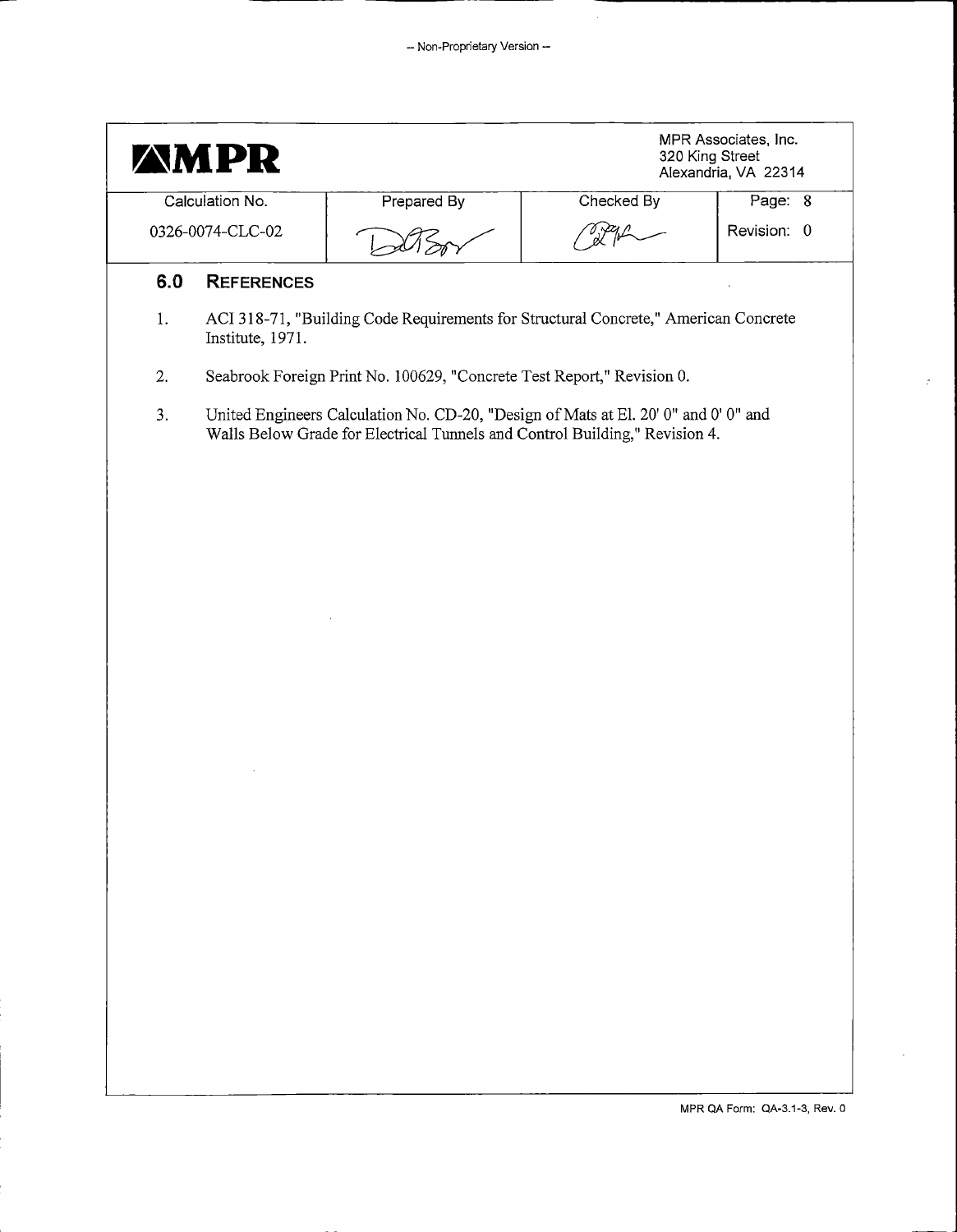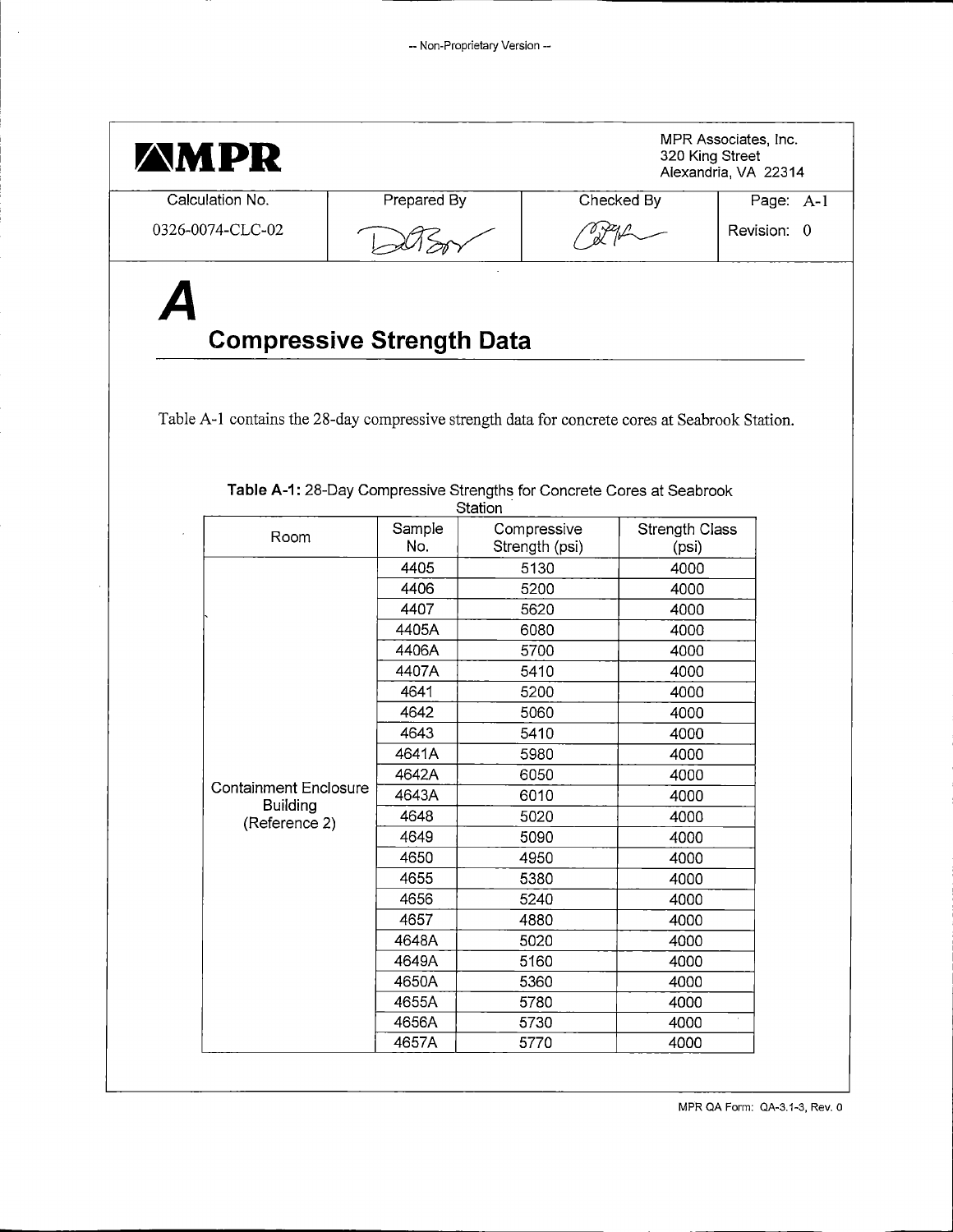| <b>AMPR</b>                |                                                                        |                               | 320 King Street         | MPR Associates, Inc.<br>Alexandria, VA 22314 |
|----------------------------|------------------------------------------------------------------------|-------------------------------|-------------------------|----------------------------------------------|
| Calculation No             | <b>Prepared By</b>                                                     |                               | Checked By              | Page: A-2                                    |
| 0326-0074-CLC-02           |                                                                        |                               |                         | Revision: 0                                  |
|                            | Table A-1: 28-Day Compressive Strengths for Concrete Cores at Seabrook | Station                       |                         |                                              |
| Room                       | Sample<br>No.                                                          | Compressive<br>Strength (psi) | Strength Class<br>(psi) |                                              |
|                            | 94                                                                     | 6070                          | 3000                    |                                              |
|                            | 95                                                                     | 5780                          | 3000                    |                                              |
|                            | 96                                                                     | 5710                          | 3000                    |                                              |
|                            | 101                                                                    | 5800                          | 3000                    |                                              |
|                            | 102                                                                    | 5730                          | 3000                    |                                              |
|                            | 103                                                                    | 5700                          | 3000                    |                                              |
|                            | 108                                                                    | 6140                          | 3000                    |                                              |
|                            | 109                                                                    | 5960                          | 3000                    |                                              |
|                            | 110                                                                    | 6030                          | 3000                    |                                              |
|                            | 430                                                                    | 5020                          | $4000^{1}$              |                                              |
|                            | 431                                                                    | 4990                          | 4000 <sup>1</sup>       |                                              |
|                            | 432                                                                    | 5060                          | 4000 <sup>1</sup>       |                                              |
|                            | 430A                                                                   | 5450                          | 4000                    |                                              |
|                            | 431A                                                                   | 5480                          | 4000                    |                                              |
|                            | 432A                                                                   | 5380                          | 4000                    |                                              |
|                            | 437                                                                    | 6010                          | 4000                    |                                              |
| <b>RHR Equipment Vault</b> | 438                                                                    | 5620                          | 4000                    |                                              |
| (Reference 2)              | 439                                                                    | 5980                          | 4000                    |                                              |
|                            | 437A                                                                   | 6010                          | 4000                    |                                              |
|                            | 438A                                                                   | 6150                          | 4000                    |                                              |
|                            | 439A                                                                   | 6120                          | 4000                    |                                              |
|                            | unknown                                                                | 4670                          | 4000                    |                                              |
|                            | unknown                                                                | 4740                          | 4000                    |                                              |
|                            | unknown                                                                | 5660                          | 4000                    |                                              |
|                            | unknown                                                                | 5450                          | 4000                    |                                              |
|                            | unknown                                                                | 5480                          | 4000                    |                                              |
|                            | unknown                                                                | 5620                          | 4000                    |                                              |
|                            | unknown                                                                | 5700                          | 4000                    |                                              |
|                            | unknown                                                                | 5700                          | 4000                    |                                              |
|                            | unknown                                                                | 4600                          | 4000 <sup>1</sup>       |                                              |
|                            | unknown                                                                | 5130                          | $4000^{1}$              |                                              |
|                            | unknown                                                                | 4240                          | 4000 <sup>1</sup>       |                                              |
|                            | unknown                                                                | 5270                          | 40001                   |                                              |
|                            | unknown                                                                | 5240                          | 40001                   |                                              |

<sup>1</sup> Concrete strength class cannot be determined with certainty due to poor resolution of reference document.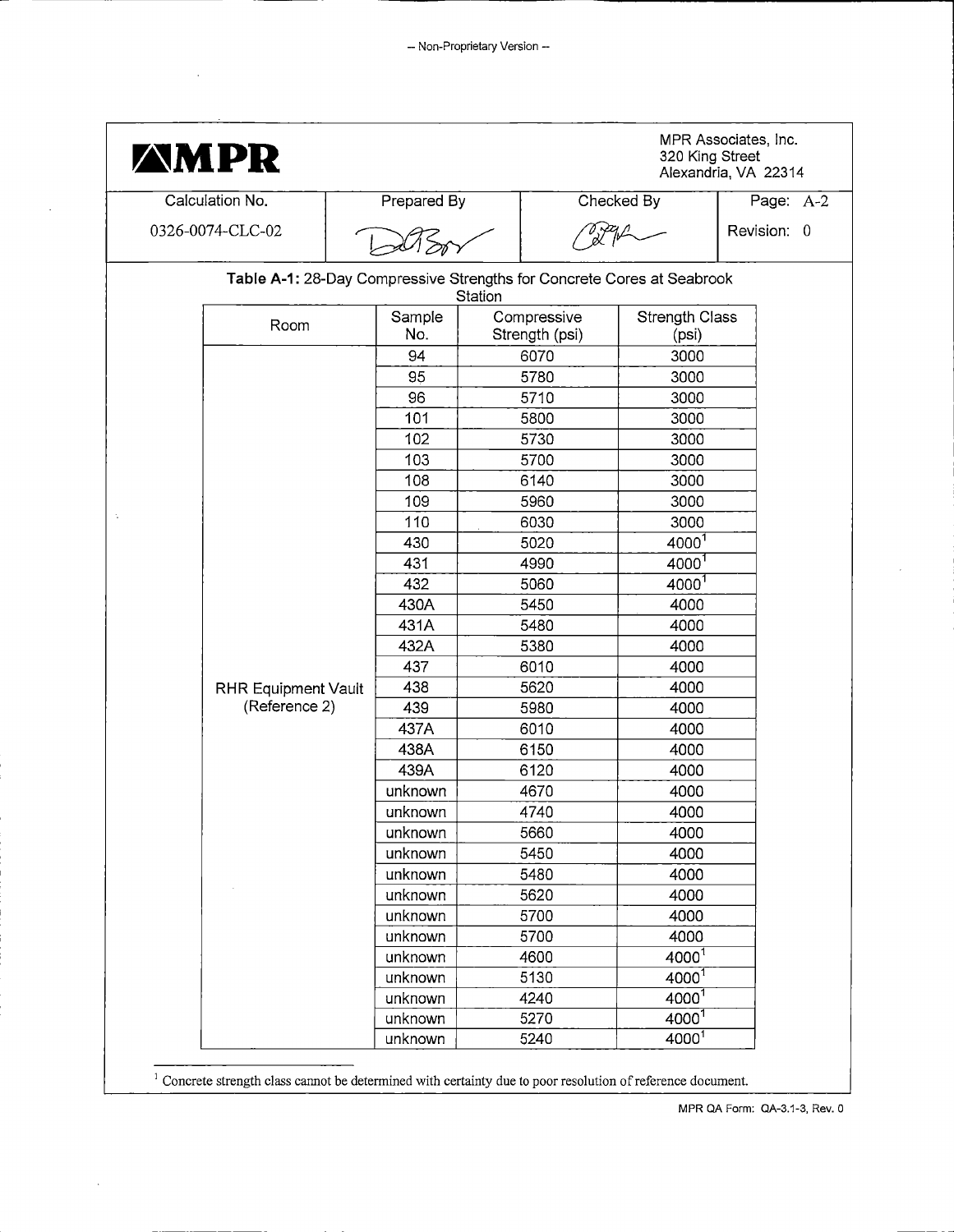| <b>AMPR</b>                 |                                                                        |         |                               | 320 King Street         | MPR Associates, Inc.<br>Alexandria, VA 22314 |
|-----------------------------|------------------------------------------------------------------------|---------|-------------------------------|-------------------------|----------------------------------------------|
| Calculation No.             | Prepared By                                                            |         |                               | Checked By              | Page: A-3                                    |
| 0326-0074-CLC-02            |                                                                        |         |                               |                         | Revision: 0                                  |
|                             | Table A-1: 28-Day Compressive Strengths for Concrete Cores at Seabrook | Station |                               |                         |                                              |
| Room                        | Sample<br>No.                                                          |         | Compressive<br>Strength (psi) | Strength Class<br>(psi) |                                              |
| <b>RHR Equipment Vault</b>  | unknown                                                                |         | 4920                          | 4000 <sup>1</sup>       |                                              |
|                             | 590                                                                    |         | 5700                          | 3000                    |                                              |
|                             | 591                                                                    |         | 5700                          | 3000                    |                                              |
|                             | 592                                                                    |         | 5590                          | 3000                    |                                              |
|                             | 590A                                                                   |         | 4950                          | 3000                    |                                              |
|                             | 591A                                                                   |         | 5200                          | 3000                    |                                              |
| EFW Pump House              | 592A                                                                   |         | 5240                          | 3000                    |                                              |
| Stairway A<br>(Reference 2) | 597A                                                                   |         | 5290                          | 3000                    |                                              |
|                             | 598A                                                                   |         | 5870                          | 3000                    |                                              |
|                             | 599A                                                                   |         | 5380                          | 3000                    |                                              |
|                             | 604A                                                                   |         | 5180                          | 3000                    |                                              |
|                             | 605A                                                                   |         | 5340                          | 3000                    |                                              |
|                             | 606A                                                                   |         | 5240                          | 3000                    |                                              |
|                             | 489                                                                    |         | 5310                          | 3000                    |                                              |
|                             | 490                                                                    |         | 4440                          | 3000                    |                                              |
|                             | 491                                                                    |         | 4950                          | 3000                    |                                              |
|                             | 489A                                                                   |         | 5200                          | 3000                    |                                              |
|                             | 490A                                                                   |         | 5450                          | 3000                    |                                              |
| <b>RCA Walkway</b>          | 491A                                                                   |         | 4880                          | 3000                    |                                              |
| (Reference 2)               | 484                                                                    |         | 4470                          | 3000                    |                                              |
|                             | 485                                                                    |         | 4270                          | 3000                    |                                              |
|                             | 486                                                                    |         | 4370                          | 3000                    |                                              |
|                             | 484A                                                                   |         | 5040                          | 3000                    |                                              |
|                             | 485A                                                                   |         | 5090                          | 3000                    |                                              |
|                             | 486A                                                                   |         | 5220                          | 3000                    |                                              |
|                             | unknown                                                                |         | 4620                          | 4000                    |                                              |
|                             | unknown                                                                |         | 4700                          | 4000                    |                                              |
|                             | unknown                                                                |         | 4600                          | 4000                    |                                              |
|                             | unknown                                                                |         | 5150                          | 4000                    |                                              |
| <b>B EDG Building</b>       | unknown                                                                |         | 5660                          | 4000                    |                                              |
| (Reference 2)               | unknown                                                                |         | 5200                          | 4000                    |                                              |
|                             | 315                                                                    |         | 5520                          | 4000                    |                                              |
|                             | 316                                                                    |         | 5590                          | 4000                    |                                              |
|                             | 317                                                                    |         | 5470                          | 4000                    |                                              |
|                             | 315A                                                                   |         | 5840                          | 4000                    |                                              |

 $\bar{\phantom{a}}$ 

MPR QA Form: QA-3.1-3, Rev. o